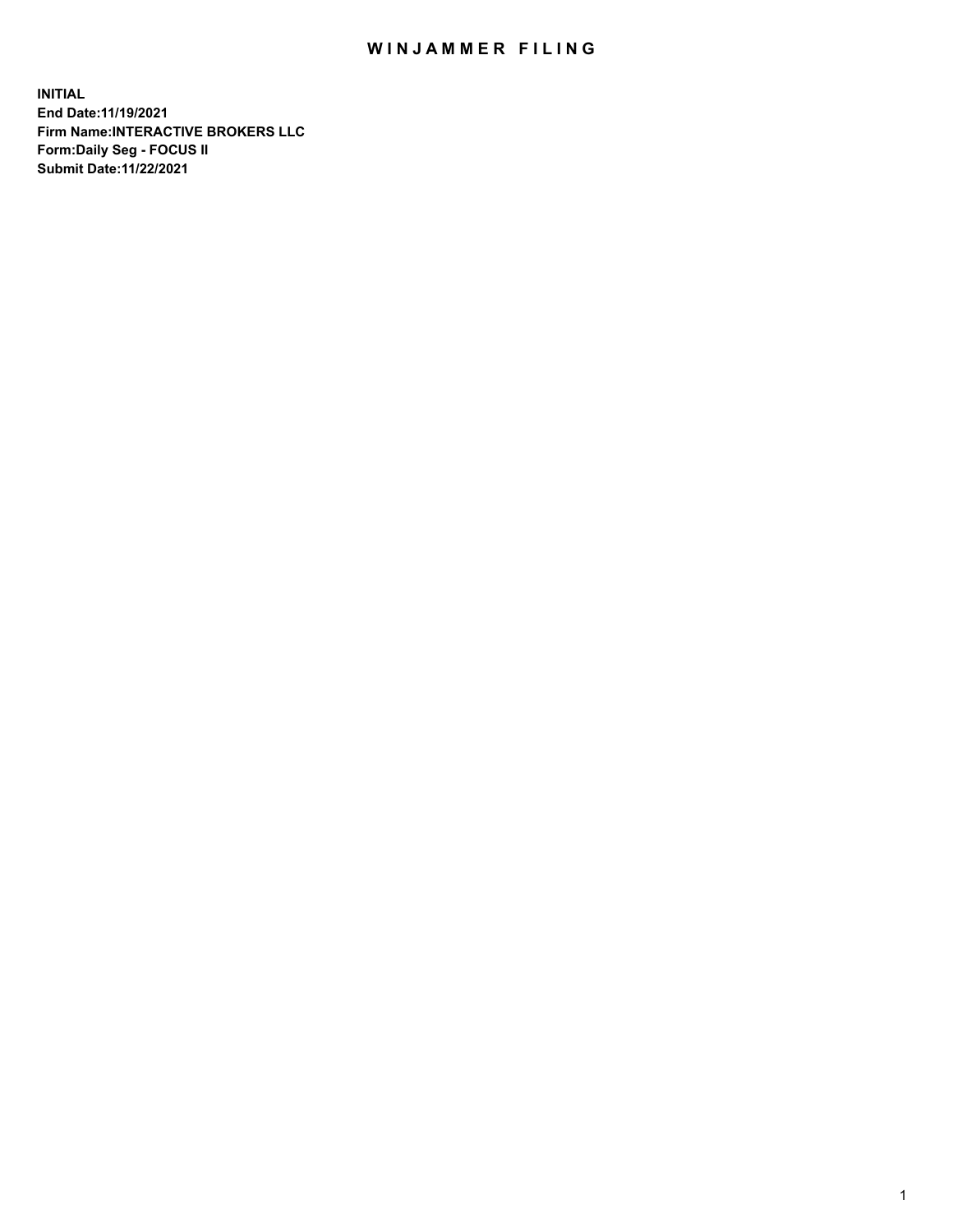**INITIAL End Date:11/19/2021 Firm Name:INTERACTIVE BROKERS LLC Form:Daily Seg - FOCUS II Submit Date:11/22/2021 Daily Segregation - Cover Page**

| Name of Company                                                                                                                                                                                                                                                                                                                | <b>INTERACTIVE BROKERS LLC</b>                                              |
|--------------------------------------------------------------------------------------------------------------------------------------------------------------------------------------------------------------------------------------------------------------------------------------------------------------------------------|-----------------------------------------------------------------------------|
| <b>Contact Name</b>                                                                                                                                                                                                                                                                                                            | James Menicucci                                                             |
| <b>Contact Phone Number</b>                                                                                                                                                                                                                                                                                                    | 203-618-8085                                                                |
| <b>Contact Email Address</b>                                                                                                                                                                                                                                                                                                   | jmenicucci@interactivebrokers.c<br>om                                       |
| FCM's Customer Segregated Funds Residual Interest Target (choose one):<br>a. Minimum dollar amount: ; or<br>b. Minimum percentage of customer segregated funds required:% ; or<br>c. Dollar amount range between: and; or<br>d. Percentage range of customer segregated funds required between:% and%.                         | <u>0</u><br>$\overline{\mathbf{0}}$<br>155,000,000 245,000,000<br><u>00</u> |
| FCM's Customer Secured Amount Funds Residual Interest Target (choose one):<br>a. Minimum dollar amount: : or<br>b. Minimum percentage of customer secured funds required:%; or<br>c. Dollar amount range between: and; or<br>d. Percentage range of customer secured funds required between:% and%.                            | $\frac{0}{0}$<br>80,000,000 120,000,000<br><u>00</u>                        |
| FCM's Cleared Swaps Customer Collateral Residual Interest Target (choose one):<br>a. Minimum dollar amount: ; or<br>b. Minimum percentage of cleared swaps customer collateral required:% ; or<br>c. Dollar amount range between: and; or<br>d. Percentage range of cleared swaps customer collateral required between:% and%. | $\frac{0}{0}$<br>$\underline{0}$ $\underline{0}$<br>0 <sub>0</sub>          |

Attach supporting documents CH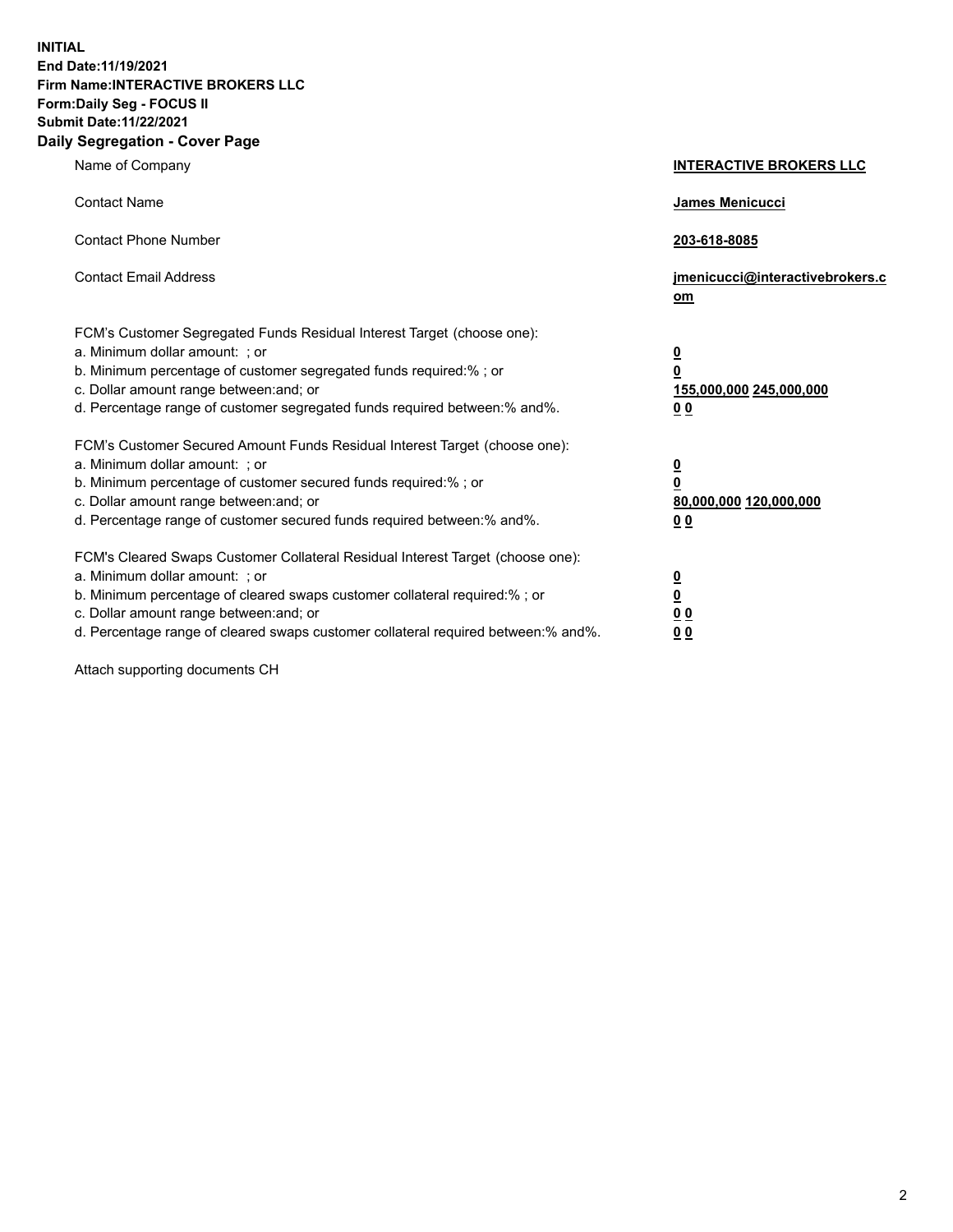## **INITIAL End Date:11/19/2021 Firm Name:INTERACTIVE BROKERS LLC Form:Daily Seg - FOCUS II Submit Date:11/22/2021 Daily Segregation - Secured Amounts**

|     | Dany Ocgregation - Occurea Anioants                                                               |                                   |
|-----|---------------------------------------------------------------------------------------------------|-----------------------------------|
|     | Foreign Futures and Foreign Options Secured Amounts                                               |                                   |
|     | Amount required to be set aside pursuant to law, rule or regulation of a foreign                  | $0$ [7305]                        |
|     | government or a rule of a self-regulatory organization authorized thereunder                      |                                   |
| 1.  | Net ledger balance - Foreign Futures and Foreign Option Trading - All Customers                   |                                   |
|     | A. Cash                                                                                           | 494,981,110 [7315]                |
|     | B. Securities (at market)                                                                         | $0$ [7317]                        |
| 2.  | Net unrealized profit (loss) in open futures contracts traded on a foreign board of trade         | 4,820,081 [7325]                  |
| 3.  | Exchange traded options                                                                           |                                   |
|     | a. Market value of open option contracts purchased on a foreign board of trade                    | 138,684 [7335]                    |
|     | b. Market value of open contracts granted (sold) on a foreign board of trade                      | $-12,550$ [7337]                  |
| 4.  | Net equity (deficit) (add lines 1. 2. and 3.)                                                     | 490,287,163 [7345]                |
| 5.  | Account liquidating to a deficit and account with a debit balances - gross amount                 | 4,086 [7351]                      |
|     | Less: amount offset by customer owned securities                                                  | 0 [7352] 4,086 [7354]             |
| 6.  | Amount required to be set aside as the secured amount - Net Liquidating Equity                    | 490,291,249 [7355]                |
|     | Method (add lines 4 and 5)                                                                        |                                   |
| 7.  | Greater of amount required to be set aside pursuant to foreign jurisdiction (above) or line<br>6. | 490,291,249 [7360]                |
|     | FUNDS DEPOSITED IN SEPARATE REGULATION 30.7 ACCOUNTS                                              |                                   |
| 1.  | Cash in banks                                                                                     |                                   |
|     | A. Banks located in the United States                                                             | 16,915,539 [7500]                 |
|     | B. Other banks qualified under Regulation 30.7                                                    | 0 [7520] 16,915,539 [7530]        |
| 2.  | <b>Securities</b>                                                                                 |                                   |
|     | A. In safekeeping with banks located in the United States                                         | 320,974,110 [7540]                |
|     | B. In safekeeping with other banks qualified under Regulation 30.7                                | 0 [7560] 320,974,110 [7570]       |
| 3.  | Equities with registered futures commission merchants                                             |                                   |
|     | A. Cash                                                                                           | $0$ [7580]                        |
|     | <b>B.</b> Securities                                                                              | $0$ [7590]                        |
|     | C. Unrealized gain (loss) on open futures contracts                                               | $0$ [7600]                        |
|     | D. Value of long option contracts                                                                 | $0$ [7610]                        |
|     | E. Value of short option contracts                                                                | 0 [7615] 0 [7620]                 |
| 4.  | Amounts held by clearing organizations of foreign boards of trade                                 |                                   |
|     | A. Cash                                                                                           | $0$ [7640]                        |
|     | <b>B.</b> Securities                                                                              | $0$ [7650]                        |
|     | C. Amount due to (from) clearing organization - daily variation                                   | $0$ [7660]                        |
|     | D. Value of long option contracts                                                                 | $0$ [7670]                        |
|     | E. Value of short option contracts                                                                | 0 [7675] 0 [7680]                 |
| 5.  | Amounts held by members of foreign boards of trade                                                |                                   |
|     | A. Cash                                                                                           | 305,687,545 [7700]                |
|     | <b>B.</b> Securities                                                                              | $0$ [7710]                        |
|     | C. Unrealized gain (loss) on open futures contracts                                               | 765,270 [7720]                    |
|     | D. Value of long option contracts                                                                 | 138,684 [7730]                    |
|     | E. Value of short option contracts                                                                | -12,550 [7735] 306,578,949 [7740] |
| 6.  | Amounts with other depositories designated by a foreign board of trade                            | $0$ [7760]                        |
| 7.  | Segregated funds on hand                                                                          | $0$ [7765]                        |
| 8.  | Total funds in separate section 30.7 accounts                                                     | 644,468,598 [7770]                |
| 9.  | Excess (deficiency) Set Aside for Secured Amount (subtract line 7 Secured Statement               | 154,177,349 [7380]                |
|     | Page 1 from Line 8)                                                                               |                                   |
| 10. | Management Target Amount for Excess funds in separate section 30.7 accounts                       | 80,000,000 [7780]                 |
| 11. | Excess (deficiency) funds in separate 30.7 accounts over (under) Management Target                | <u>74,177,349</u> [7785]          |
|     |                                                                                                   |                                   |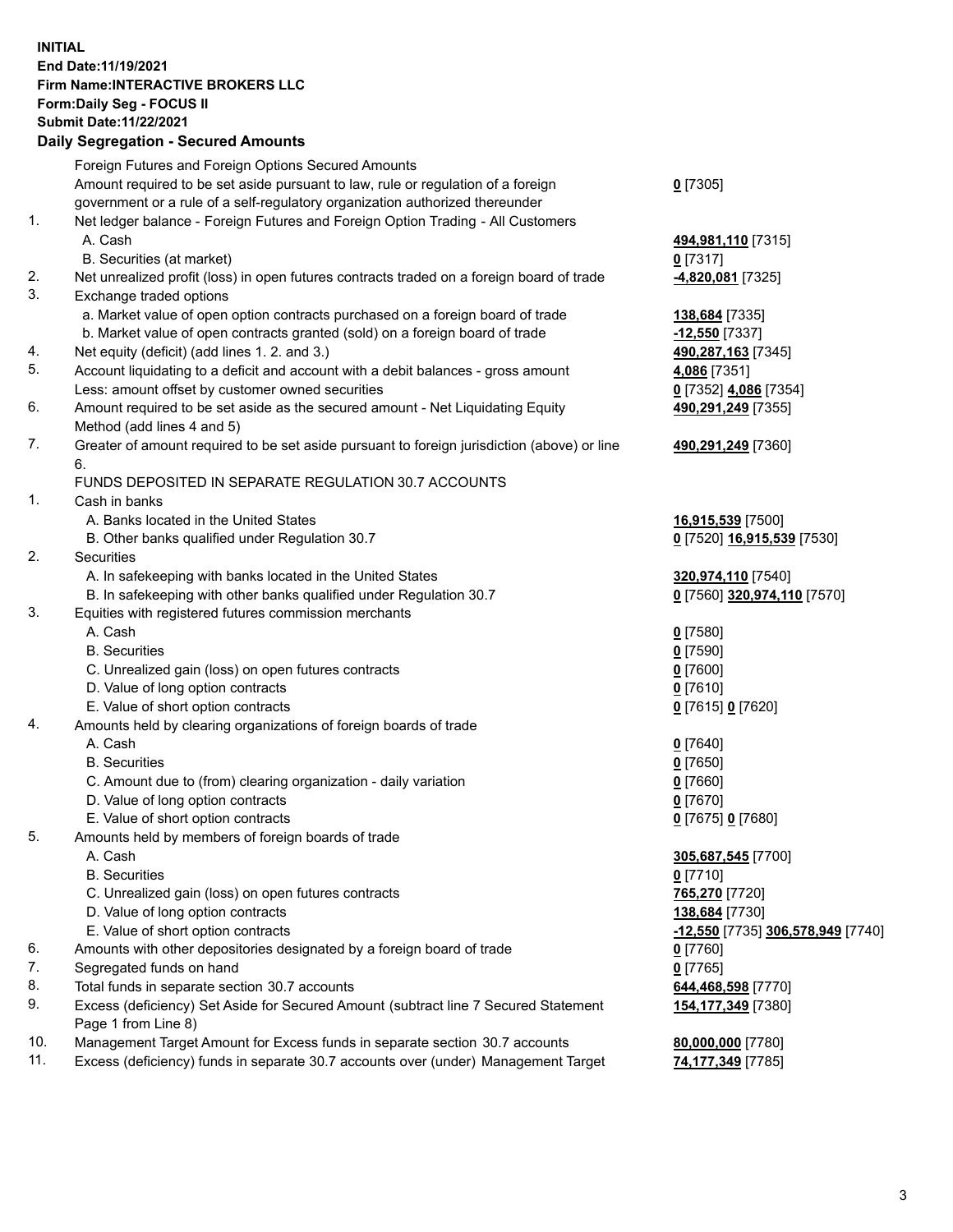**INITIAL End Date:11/19/2021 Firm Name:INTERACTIVE BROKERS LLC Form:Daily Seg - FOCUS II Submit Date:11/22/2021 Daily Segregation - Segregation Statement** SEGREGATION REQUIREMENTS(Section 4d(2) of the CEAct) 1. Net ledger balance A. Cash **7,457,645,692** [7010] B. Securities (at market) **0** [7020] 2. Net unrealized profit (loss) in open futures contracts traded on a contract market **130,037,799** [7030] 3. Exchange traded options A. Add market value of open option contracts purchased on a contract market **497,083,612** [7032] B. Deduct market value of open option contracts granted (sold) on a contract market **-412,102,980** [7033] 4. Net equity (deficit) (add lines 1, 2 and 3) **7,672,664,123** [7040] 5. Accounts liquidating to a deficit and accounts with debit balances - gross amount **1,066,489** [7045] Less: amount offset by customer securities **0** [7047] **1,066,489** [7050] 6. Amount required to be segregated (add lines 4 and 5) **7,673,730,612** [7060] FUNDS IN SEGREGATED ACCOUNTS 7. Deposited in segregated funds bank accounts A. Cash **1,618,103,287** [7070] B. Securities representing investments of customers' funds (at market) **3,626,705,860** [7080] C. Securities held for particular customers or option customers in lieu of cash (at market) **0** [7090] 8. Margins on deposit with derivatives clearing organizations of contract markets A. Cash **2,010,865,918** [7100] B. Securities representing investments of customers' funds (at market) **571,055,846** [7110] C. Securities held for particular customers or option customers in lieu of cash (at market) **0** [7120] 9. Net settlement from (to) derivatives clearing organizations of contract markets **-28,927,698** [7130] 10. Exchange traded options A. Value of open long option contracts **496,661,634** [7132] B. Value of open short option contracts **-411,742,457** [7133] 11. Net equities with other FCMs A. Net liquidating equity **0** [7140] B. Securities representing investments of customers' funds (at market) **0** [7160] C. Securities held for particular customers or option customers in lieu of cash (at market) **0** [7170] 12. Segregated funds on hand **0** [7150] 13. Total amount in segregation (add lines 7 through 12) **7,882,722,390** [7180] 14. Excess (deficiency) funds in segregation (subtract line 6 from line 13) **208,991,778** [7190] 15. Management Target Amount for Excess funds in segregation **155,000,000** [7194] **53,991,778** [7198]

16. Excess (deficiency) funds in segregation over (under) Management Target Amount Excess